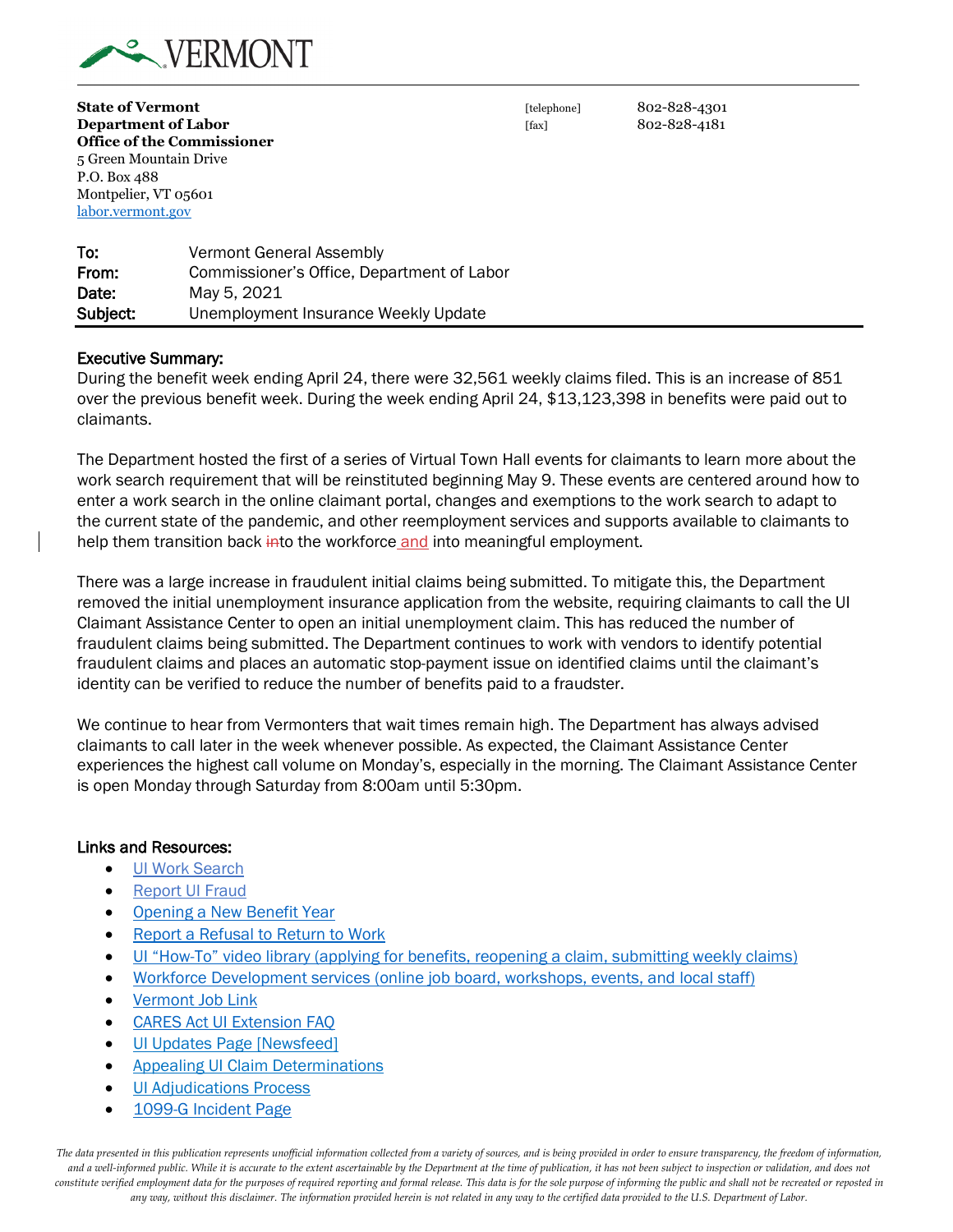## UNEMPLOYMENT CLAIM

| <b>Continued Claims Filed</b> |        |        |        |        |        |        |        |        |
|-------------------------------|--------|--------|--------|--------|--------|--------|--------|--------|
| <b>Week Ending</b>            | 3/6    | 3/13   | 3/20   | 3/27   | 4/3    | 4/10   | 4/17   | 4/24   |
| <b>Regular UI</b>             | 12.195 | 11.691 | 11.074 | 10.548 | 10.041 | 11.407 | 11.594 | 11,522 |
| <b>PEUC</b>                   | 13,735 | 14,208 | 13,981 | 12,307 | 9.912  | 10,352 | 10,699 | 10,670 |
| EB                            | 19     | 33     | 19     | 6      | 6      | 6      | 5      | 5      |
| <b>PUA</b>                    | 8,745  | 8,809  | 8,714  | 8,700  | 8,766  | 8763   | 9.412  | 10,364 |
| Total                         | 34,694 | 34,741 | 33,788 | 31,561 | 28,725 | 30,528 | 31,710 | 32,561 |
| <i>Figure 1</i>               |        |        |        |        |        |        |        |        |



Figure 2

*The data presented in this publication represents unofficial information collected from a variety of sources, and is being provided in order to ensure transparency, the freedom of*  information, and a well-informed public. While it is accurate to the extent ascertainable by the Department at the time of publication, it has not been subject to inspection or validation, and does not constitute verified employment data for the purposes of required reporting and formal release. This data is for the sole purpose of informing the public and shall not be *recreated or reposted in any way, without this disclaimer. The information provided herein is not related in any way to the certified data provided to the U.S. Department of Labor.*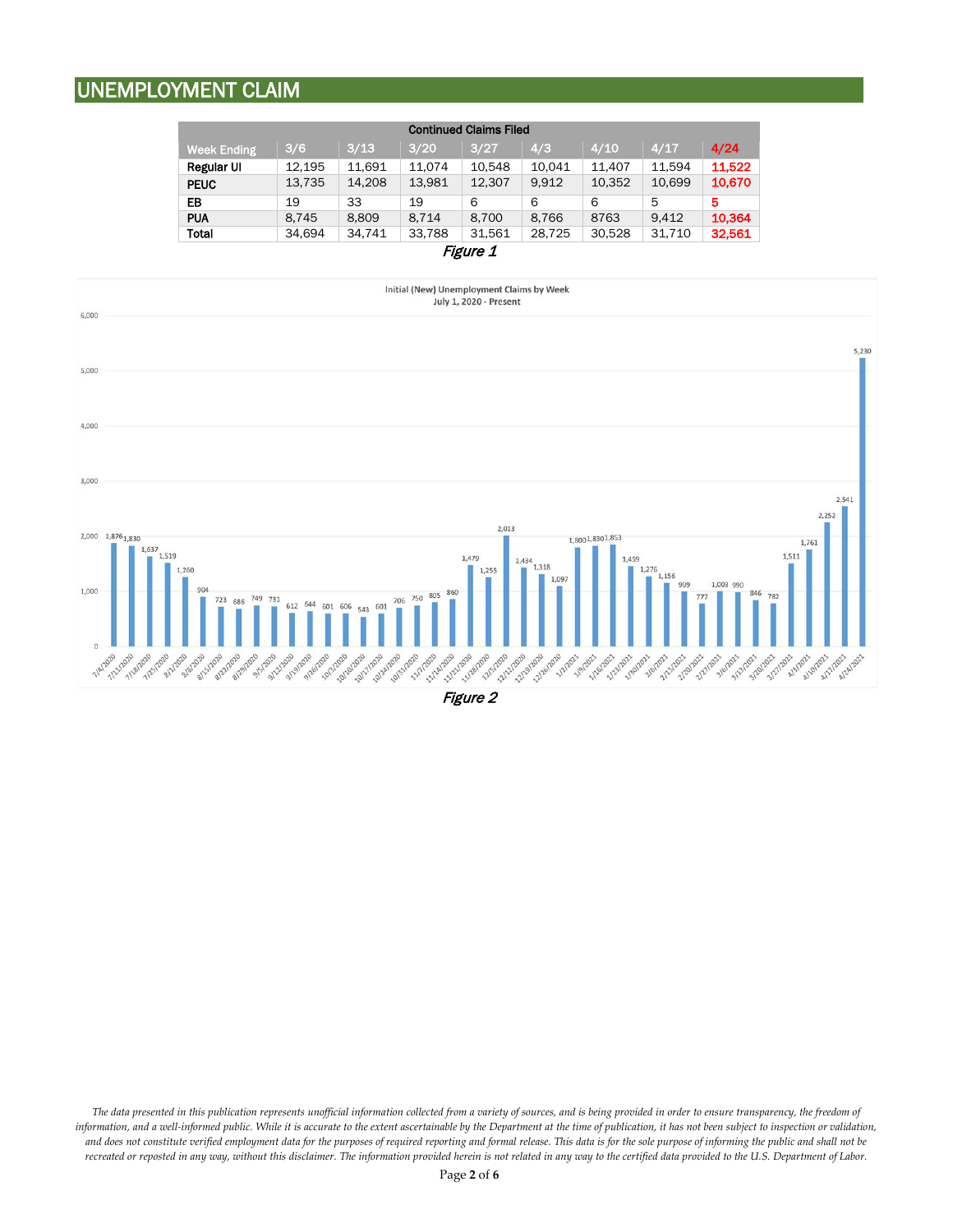

Figure 3

### BENEFIT PAYMENTS

| <b>Claims Payment Processing</b> |                          |                 |                               |                     |                                        |                                     |
|----------------------------------|--------------------------|-----------------|-------------------------------|---------------------|----------------------------------------|-------------------------------------|
| <b>Week Ending</b>               | All UI<br>Claims<br>Paid | All UI Payments | <b>PUA</b><br>Claims<br>Paid* | <b>PUA Payments</b> | <b>Total Payments</b><br><b>Issued</b> | <b>Trust Fund</b><br><b>Balance</b> |
| March 20                         | 24.024                   | \$7.955.310     | 8.501                         | \$5,280,981         | \$13.236.291                           | \$210,031,857                       |
| March 27                         | 21.747                   | \$7,237,175     | 8,761                         | \$5,314,230         | \$12,551,405                           | \$206,917,566                       |
| April 3                          | 18,546                   | \$6.141.499     | 8.330                         | \$5.342.378         | \$11,483,877                           | \$205,787,117                       |
| April 10                         | 19.350                   | \$6,663,758     | 8.765                         | \$4,248,179         | \$10,911,937                           | \$203,340,379                       |
| April 17                         | 19.843                   | \$6,776,296     | 9,687                         | \$6,862,060         | \$13,638,356                           | \$201,307,270                       |
| April 24                         | 19,696                   | \$6,643,846     | 9,289                         | \$6,479,552         | \$13,123,398                           | \$199,587,137                       |

*\*Only identifies payments issued and may include multiple benefit weeks being paid to one claimant.*

Figure 4

*The data presented in this publication represents unofficial information collected from a variety of sources, and is being provided in order to ensure transparency, the freedom of*  information, and a well-informed public. While it is accurate to the extent ascertainable by the Department at the time of publication, it has not been subject to inspection or validation, *and does not constitute verified employment data for the purposes of required reporting and formal release. This data is for the sole purpose of informing the public and shall not be recreated or reposted in any way, without this disclaimer. The information provided herein is not related in any way to the certified data provided to the U.S. Department of Labor.*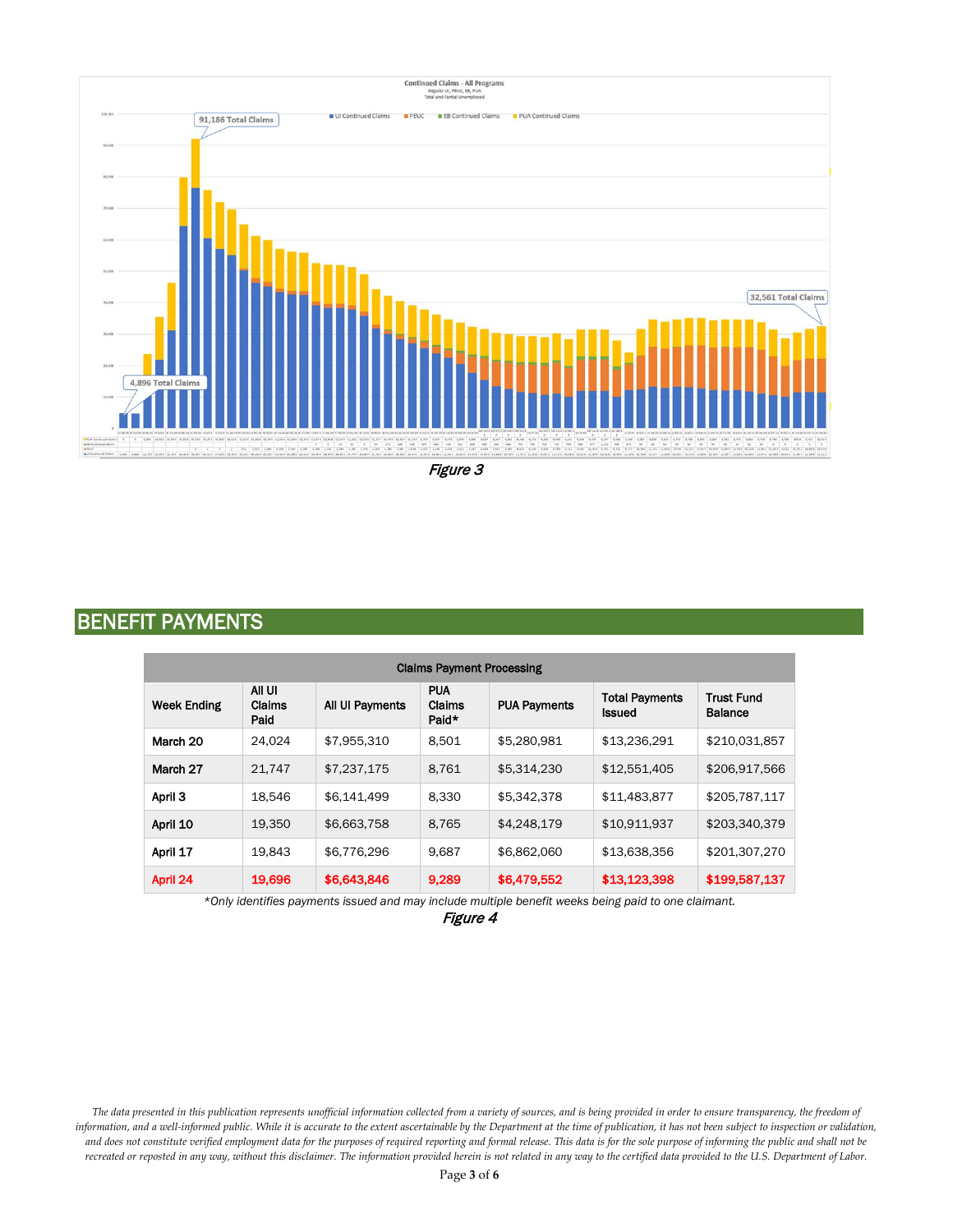

Figure 5

### CALL VOLUME

| <b>Call Volume Summary</b> |                       |                        |                   |  |  |  |  |
|----------------------------|-----------------------|------------------------|-------------------|--|--|--|--|
| Average Agents             | Average Calls Per Day | Average Length of Call | Average Hold Time |  |  |  |  |
| 107                        | 3.132                 | 11:41                  | 8:02              |  |  |  |  |

*The data presented in this publication represents unofficial information collected from a variety of sources, and is being provided in order to ensure transparency, the freedom of*  information, and a well-informed public. While it is accurate to the extent ascertainable by the Department at the time of publication, it has not been subject to inspection or validation, and does not constitute verified employment data for the purposes of required reporting and formal release. This data is for the sole purpose of informing the public and shall not be *recreated or reposted in any way, without this disclaimer. The information provided herein is not related in any way to the certified data provided to the U.S. Department of Labor.*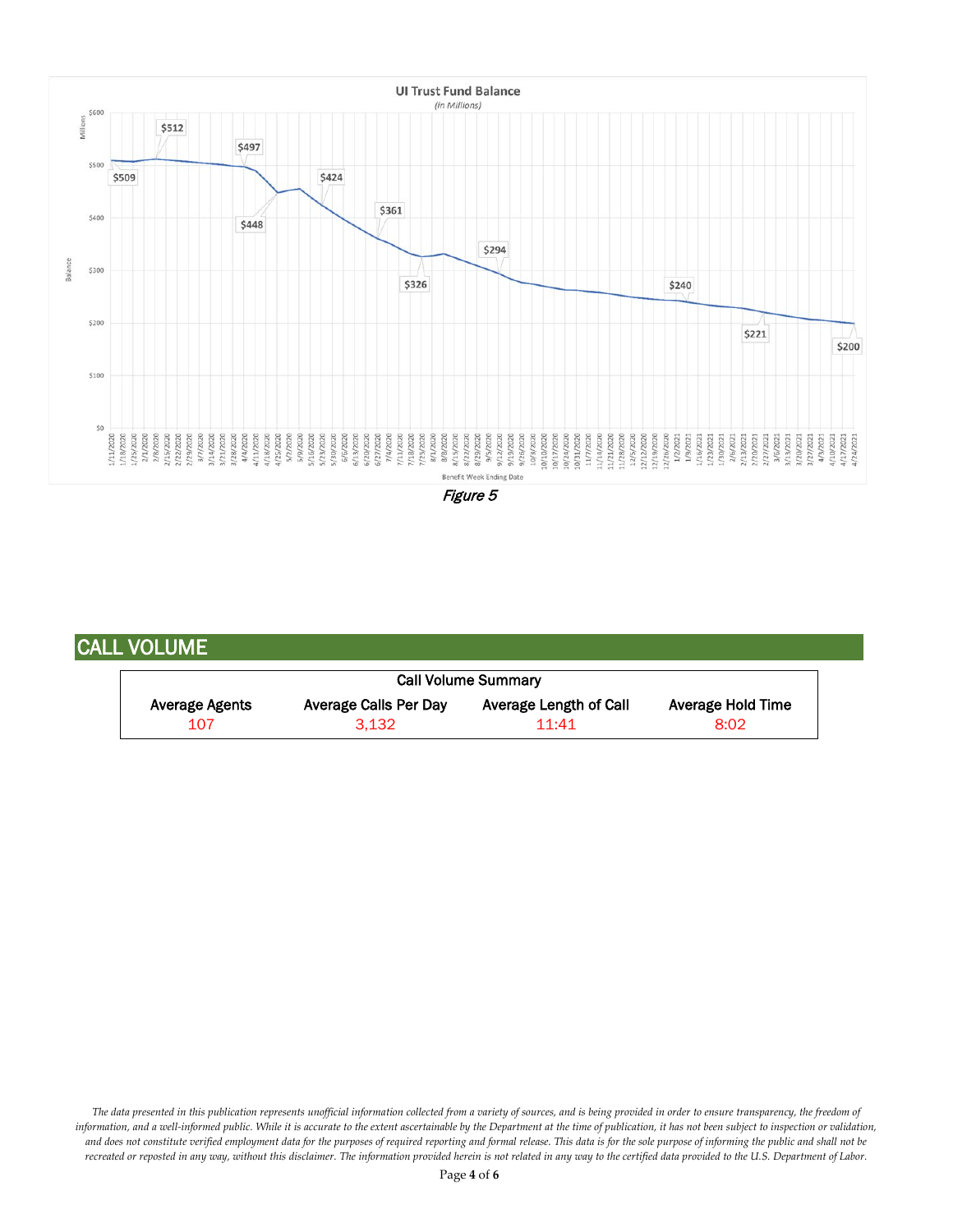





# FRAUD DETECTION

*The data presented in this publication represents unofficial information collected from a variety of sources, and is being provided in order to ensure transparency, the freedom of*  information, and a well-informed public. While it is accurate to the extent ascertainable by the Department at the time of publication, it has not been subject to inspection or validation, *and does not constitute verified employment data for the purposes of required reporting and formal release. This data is for the sole purpose of informing the public and shall not be recreated or reposted in any way, without this disclaimer. The information provided herein is not related in any way to the certified data provided to the U.S. Department of Labor.*